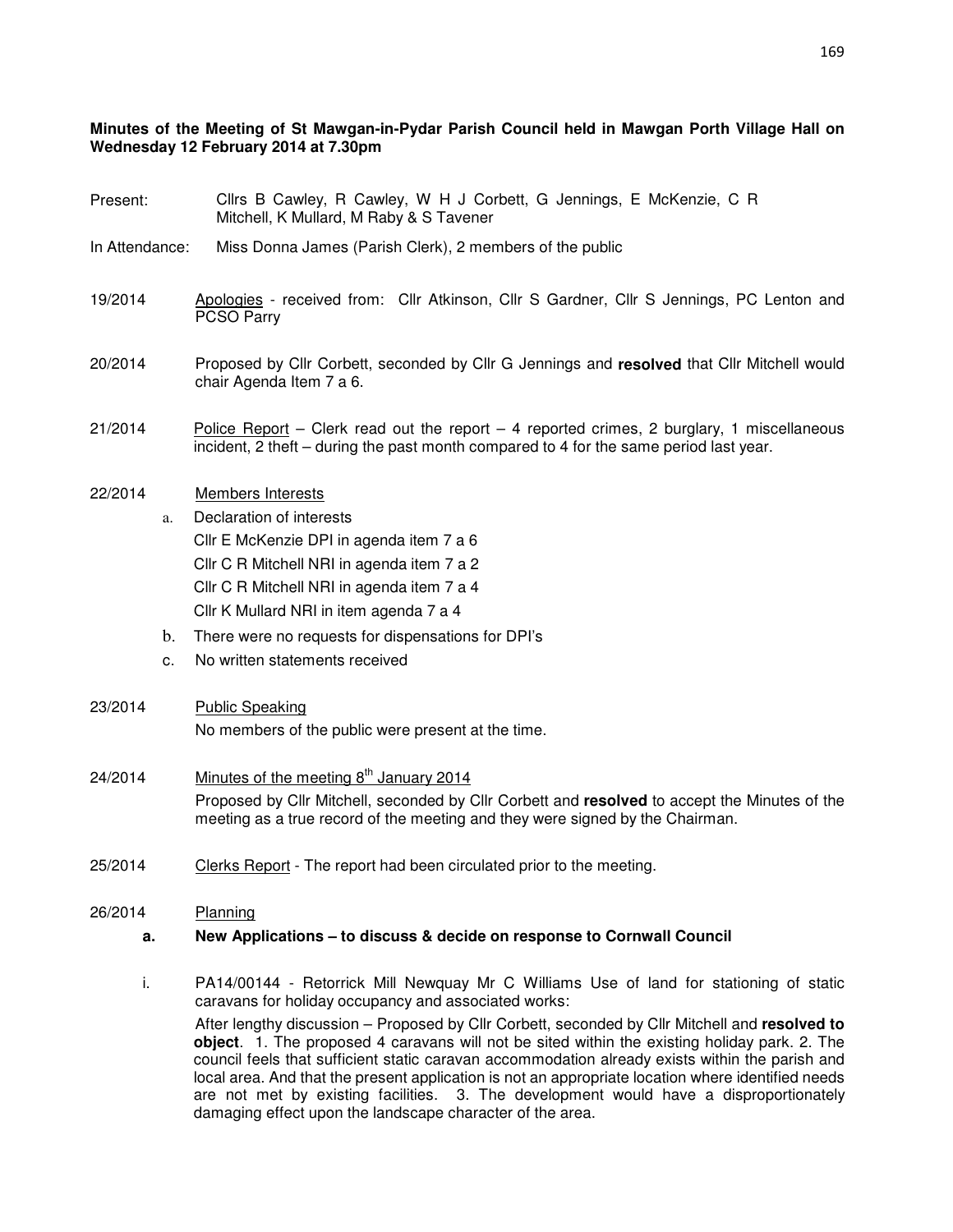ii. Cllr Mitchell left the room.

PA13/10734 - St. Josephs St. Mawgan Newquay TR8 4ES. Mrs Eugenie Walker. Upgrade present dwelling with the addition of first floor living space:

Proposed by Cllr McKenzie, seconded by Cllr Corbett and **resolved no objections**.

iii. Cllr Mitchell returned to the room.

PA13/11230 - Lanherne Meadows St Mawgan Cornwall. Mr Alan Evans. Agricultural building for use at lambing time and storage of hay/straw and feed:

Proposed by Cllr Tavener, seconded by Cllr Mullard and **resolved no objections**.

Clerk to check with the land agent that there is significant justification to the amount of planning applications being received for agricultural buildings in general.

- iv. Cllrs Mitchell and Mullard left the room. PA14/00360 - Son-Kla Gwel An Mor Trenance Mawgan Porth Newquay Cornwall TR8 4DW. Mr Kevin Lay. Extension to lounge: Proposed by Cllr Corbett, seconded by Cllr G Jennings and **resolved no objections**.
- v. Cllrs Mitchell and Mullard returned to the room.

PA14/00415 - Whitewater Farm St. Columb Cornwall TR9 6DR. Mr Chris Pearse. Erection of dwelling for occupation by an agricultural worker together with a residential caravan whilst the dwelling is being constructed:

Proposed by Cllr Mitchell, seconded by Cllr Corbett and **resolved no objections.** 

vi. Cllr McKenzie left the room.

PA14/00419 - Merlin Golf Club Mawgan Porth Newquay TR8 4DN. Mr J Barlow. Outline proposal for the construction of 10 holiday chalets:

Cllr Mitchell invited the applicant Mr Barlow to read a statement as he was not present during the public participation section of the meeting. Mr Barlow read his statement to the council.

After lengthy discussion – Proposed by Cllr Corbett, seconded by Cllr R Cawley and **resolved to object**. 1. The scale of the proposed development, in its proposed location on the skyline and in an AGLV, is contrary to saved policies 6 and 14 of the Development Plan. 2. Policy 28 of the National Planning Policy Framework suggests that additional visitor accommodation in the countryside will only be acceptable if identified needs are not otherwise met in the locality, this does not appear to be the case here. 3. The proposed development requires the removal of a section of Cornish hedge that is deemed an important landscape feature by Cornwall Council.

vii. Cllr McKenzie returned to the room.

PA14/00583 - Higher Lanvean Farm St Mawgan Newquay Cornwall TR8 4HE. Mr Brian Barker. Construction of general purpose agricultural storage building for machinery and grain with earth bund screen:

Proposed by Cllr Corbett, seconded by Cllr Mitchell and **resolved no objections.** 

Clerk as per Agenda Item 7 a iii - to check with the land agent that there is significant justification to the amount of planning applications being received for agricultural buildings in general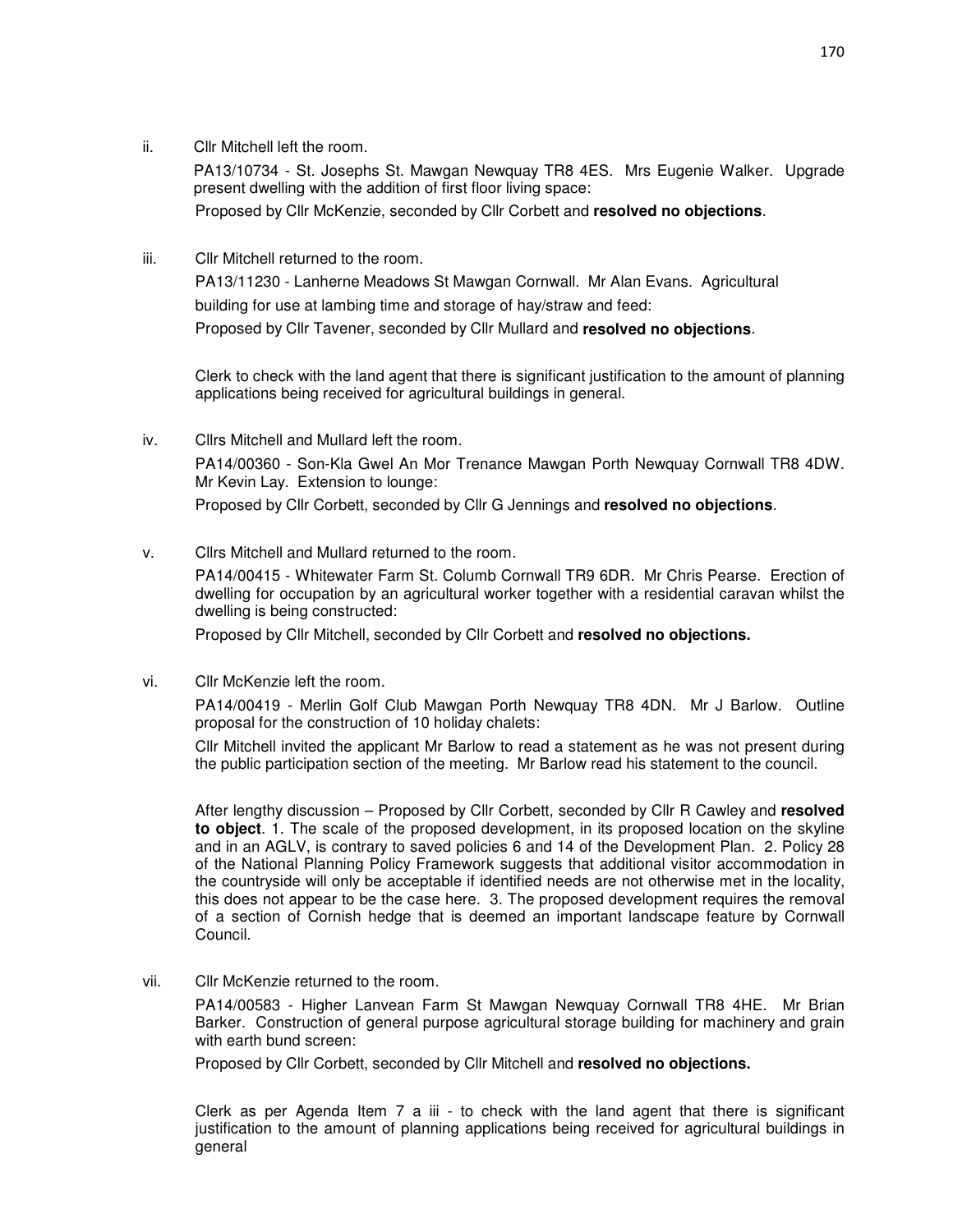#### **b. Advices and decisions from Cornwall Council**

- i. PA13/10762 Porth Farm Cottages Mawgan Porth Newquay TR8 4BP Submission of details to discharge conditions 2, 3 and 4 in respect of decision notice C2/08/01093. **Conditions discharged**
- ii. PA13/10577 Tredragon Spring Tredragon Road Mawgan Porth Mr & Mrs A Wade Proposed demolition of existing building & construction of replacement dwelling **Approved with Conditions**
- iii. PA13/11105 The Japanese Garden & Bonsai Nursery Penpont St Mawgan Newquay Cornwall TR8 4ET Mr Robert Hore Tree works to fell a Sycamore tree (1) - to allow additional light to plant store multiple stems as a result of pollarding causing hazard to buildings. **Decided not to make a TPO**
- iv. PA13/03711/PREAPP Lanherne Mill Winsor Lane St Mawgan Newquay Cornwall TR8 4EU. Mr J Thorne. Creation of a new dwelling within the grounds of the existing dwelling. **Closed - advice given**
- v. PA13/10127 Oceana Mawgan Porth Newquay TR8 4BT. Mr Terry Yeoman. Erection of a dwelling and temporary caravan without compliance with condition 6 (relating to nonreflective glazing to the west elevation) on decision PA12/07677 dated 28.01.2013. **Approved with conditions**
- vi. PA14/00136/PREAPP Dulce Domon Trevarrian Newquay Cornwall TR8 4AQ. Mr D Steele. Proposal to change the whole roof in to one hipped pitch roof to create a room upstairs. **Closed - advice given**

#### **c. To discuss Enforcement Issues – To refer any new issues & updates**

Clerk to report to the Police that a white van has been seen around the parish that appears to be being used as a home.

#### **d. Affordable Housing – Update**

As per clerks report – CC will collate the data after the closing date.

27/2014 Neighbourhood Planning - The report had been circulated prior to the meeting.

#### 28/2014 Beach & Environment

- a. Working Group report The report had been circulated prior to the meeting.
- b. To discuss damage to beach and possible actions required: Cllr Tavener advised that the debris from the recent storms has been cleared from the beach
	- Clerk to: Contact Cllr Fitter for an update on progress made Contact CC and request a visit is made to assess the coastal path Contact CC to arrange a meeting with the council Beach and Environment Working Group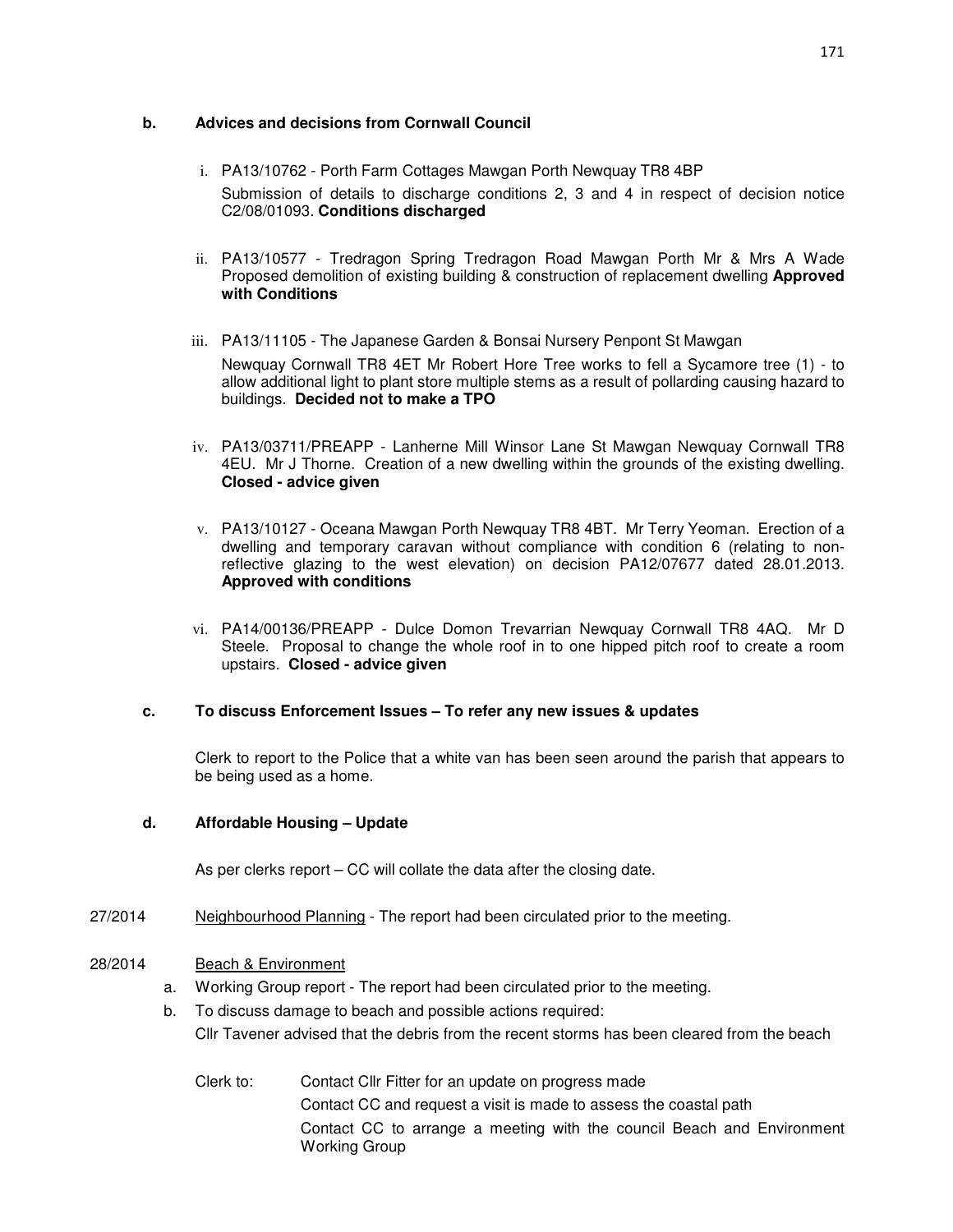#### 29/2014 Amenities

a. Working Group report – The report had been circulated prior to the meeting.

Cllr Corbett reported that a protocol has been agreed with the contractor for the rabbit control shooting in the burial ground. Signed protocol document given to Clerk.

Cllr Corbett advised that the mower requires service and repairs. Proposed by Cllr McKenzie, seconded by Cllr Tavener and **resolved** by the council that Cllr Corbett will obtain an estimate for the works, if the works are to exceed £200 for the service and £250 for the repairs to the mower.

#### 30/2014 Transport & Rights of Way

a. Working Group report:

Cllr Raby reported that large stones are in the road due to works by SW Water and May Gurney.

Cllr R Cawley reported that the maintenance contractor has advised that the hedges on the path at Bre-pen will be cut this year.

Cllr R Cawley reported that the drains by St Mawgan Village Hall were full.

- Clerk to: contact CC to request drains are cleared contact SW Water to request removal of stones due to road works
- $31/2014$  Reports to receive reports from meetings MPVH Minutes of  $9<sup>th</sup>$  January 2014 Meeting Circulated prior to the meeting.

#### 32/2014 Accounts

Proposed by Cllr Corbett, seconded by Cllr Tavener and **resolved** by the council that accounts totalling £1595.29, listed below, were approved for payment and duly signed.

| T Michell     | Maintenance January       | £ 750.70   |
|---------------|---------------------------|------------|
| L Lee         | Salary & Exp January      | £ 300.42   |
| D James       | Salary & Exp January      | £ 350.77   |
| <b>HMRC</b>   | PAYE Tax & NI             | £ 114.40   |
| Mrs I Bruster | <b>Fountain Caretaker</b> | 50.00<br>£ |
| <b>CPRE</b>   | Annual subscription       | 29.00<br>£ |
| Total         |                           | £1595.29   |

- 33/2014 Donations To consider whether to make grants / donations to local organisations
	- a) Mawgan Porth Village Hall
	- b) St Mawgan Community Hall

Proposed by Cllr Corbett, seconded by Cllr Mitchell and **resolved** by the council to make the usual annual donation of £500 to each of the halls listed at Agenda item 14 a) and b).

Cllrs B Cawley and Mullard did not vote or discuss the donation sum.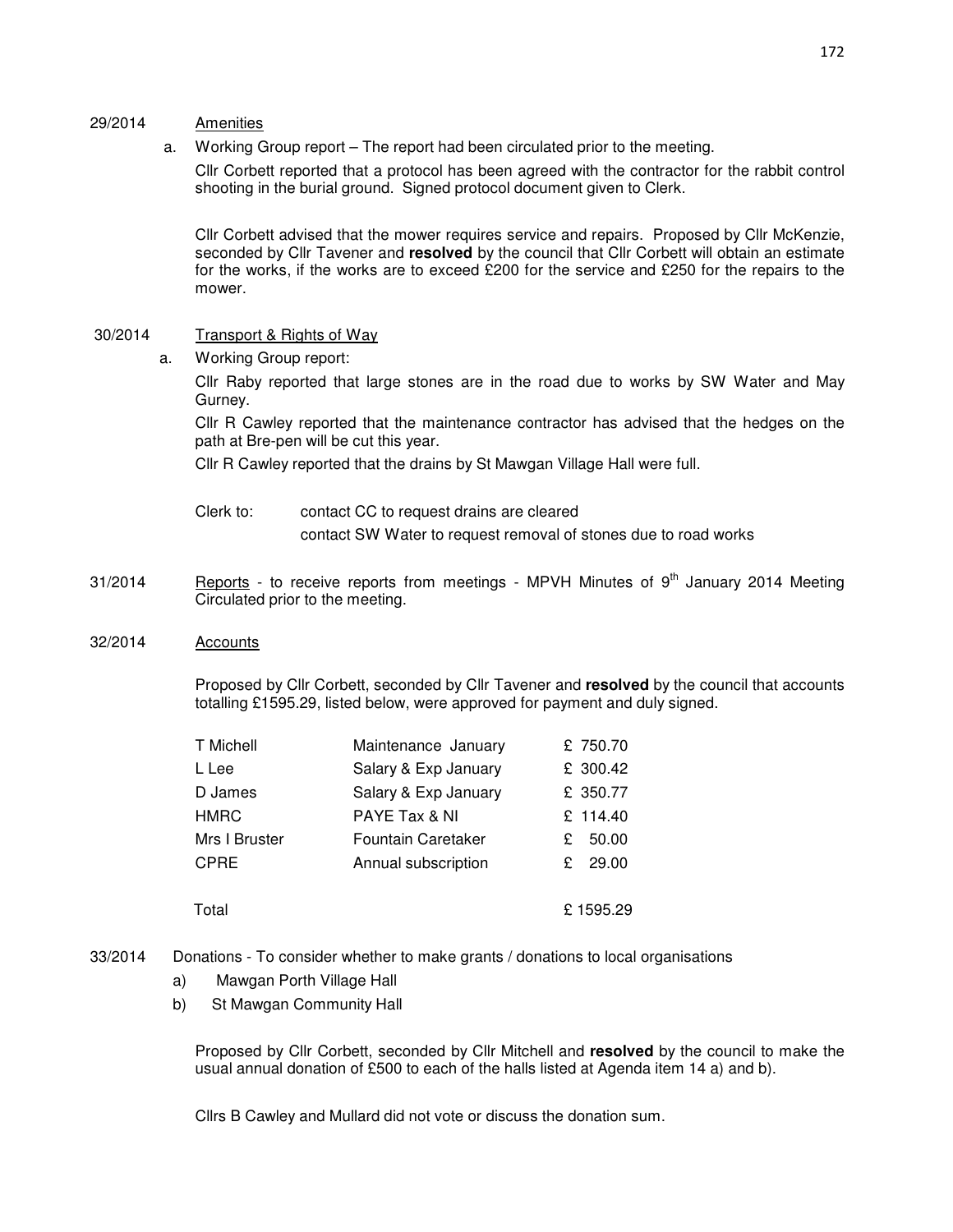#### 34/2014 Correspondence for information: All circulated prior to meeting

- a. CC Localism & Devolution Information Bulletin 10 January 2014
- b. CC Council Tax Referendum Principles.
- c. CC Weekly enforcement new reporting guidelines and form
- d. CC Streetworks road closure Watergate Road between grid reference SW 83226 63326 and the junction of Tregurrian Hill. 10th to 14th March 2014 (0730 to 1800 hours)
- e. CC Streetworks road closure Road from Mawgan Porth Hill to Ox Lane, Mawgan Porth, Newquay. 25th February to 14th March 2014 (24 hours weekends included)
- f. CC Streetworks Road closure Winsor Lane, St Mawgan. 24th March to 17th April 2014 (24 hours weekends included)
- g. Waste management in Cornwall document and email from Kenneth Rickard and Stithians PC
- h. CALC CALC AGM  $20^{th}$  February 2014
- i. CALC CALC Newsletter Issue 01
- j. CC Affordable housing poster seeking views on a draft Affordable Housing Supplementary Planning Document.
- k. CC Further information on Affordable Housing Supplementary Planning Document and notice of publication
- l. Letter from Chris Pearse re update on Whitewater Farm
- m. Postcard from Mrs Young-Jamieson re updating play equipment and Play Group having a key for the village hall for disabled gate – For discussion under Agenda Item 16
- n. Email from CC re public consultation on mobile library and mobile one stop shop
- o. Email from CC re consultation on Home to School Transport
- p. Cornwall AONB forum information email

#### 35/2014 Correspondence for discussion & decision – Agenda Item 15 (m)

Cllr B Cawley will check that the key has been given to the Play Group for the St Mawgan village hall disabled gate.

Clerk to write to Mrs Young-Jamieson to advise that there will be new safety matting installed which needs to be larger than the present matting and confirm that the size of the play area is not being extended.

Cllr McKenzie suspended Standing Order 20 to allow the final item to be discussed.

### 36/2014 To discuss provision of Defibrillator(s) within parish, including possible location(s) and likely sources of funding

Clerk to contact Mr Rich at the RNLI to obtain further information and ask if he can attend the next council meeting.

37/2014 Any other business – to advise of agenda items for the next meeting Items request for next meeting are RNLI visit re defibrillators as per Agenda Item 17 and Newquay in Bloom competition.

#### The meeting closed at 9.35pm